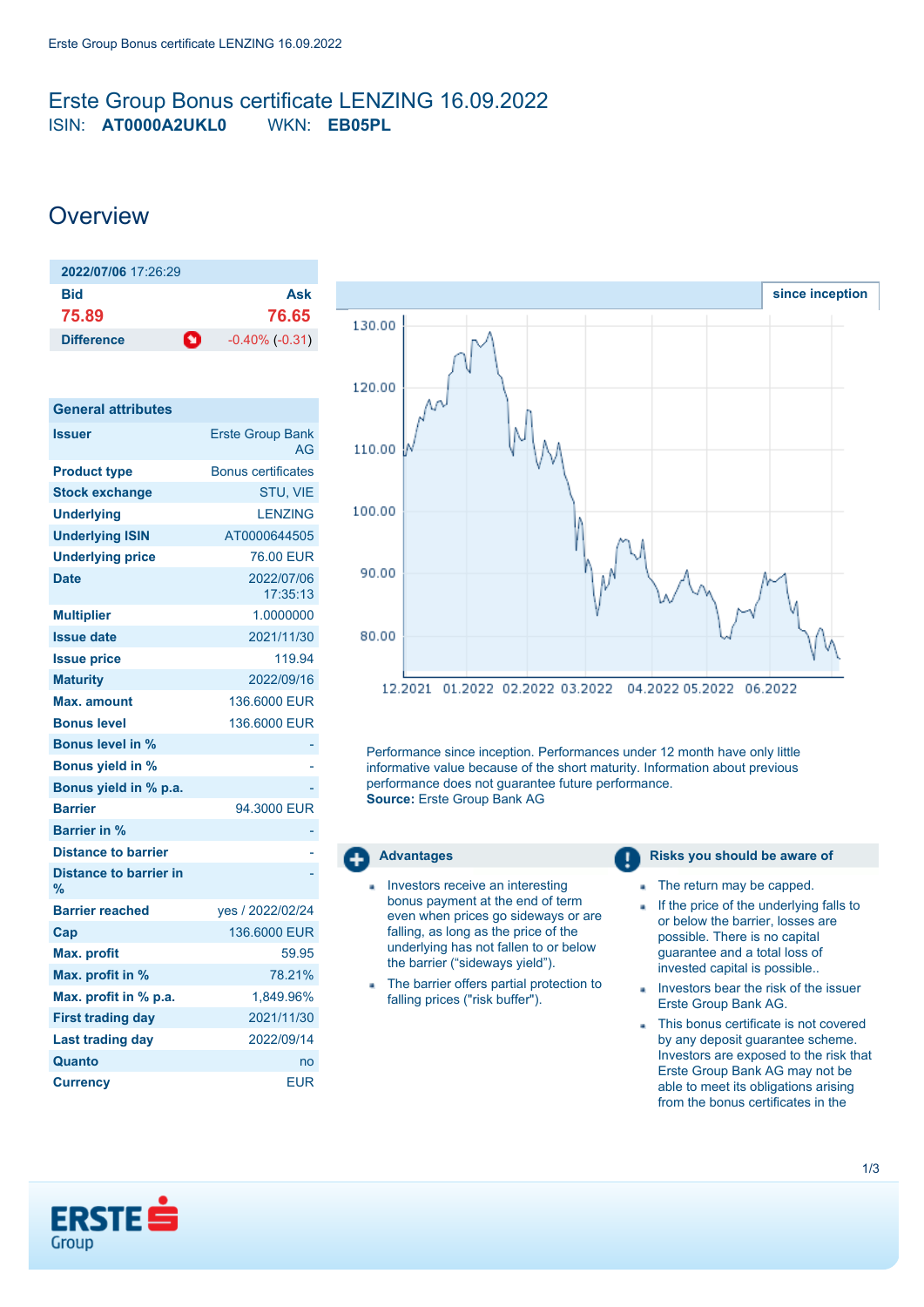The calculation of the key figures is based on the most recently delivered price of the underlying (see date/time stamp in tab underlying).

#### **Price information**

| <b>Today open</b>        | 76.78  |
|--------------------------|--------|
| <b>Today high</b>        | 77.28  |
| <b>Today low</b>         | 75.47  |
| Close (previous day)     | 76.58  |
| Spread in %              | 0.99%  |
| <b>Spread absolute</b>   | 0.76   |
| <b>Spread harmonised</b> | 0.76   |
| High price (52 weeks)    | 129.56 |
| Low price (52 weeks)     | 75.47  |

| <b>Performance</b>                  |           |
|-------------------------------------|-----------|
| <b>Performance YTD in %</b>         | $-39.15%$ |
| Performance 1 month in %            | $-14.14%$ |
| <b>Performance 6 months in %</b>    | $-40.23%$ |
| Performance 1 year in %             |           |
| Performance 3 years in %            |           |
| Performance 5 years in %            |           |
| Performance since inception in<br>% | $-36.41%$ |

event of insolvency or overindebtedness or from an official order (bail-in regime). A total loss of invested capital is possible.

#### **Bonus certificates | Description**

Upon issue the bonus level is set above the initial price of the underlying. The barrier is set below the initial price. If the specific certificate comes with a cap (respectively a maximum amount), it is set at or above the bonus level.

#### The redemption at maturity depends on the development of the underlying. There are the following possibilities:

If the underlying does not fall to or below the barrier during the term, the investor receives at least the bonus level payment (considering the ratio). If the price of the underlying is higher than the bonus level at maturity, the higher amount is paid. The maximum amount determines the maximum payout. In case the barrier was hit during the term, the repayment depends on the performance of the underlying at maturity, but is limited by the maximum amount (if applicable). Potential losses are possible.

#### **Secondary market**

During the term it is possible to sell the product during the trading hours at the exchanges, where the product is listed.